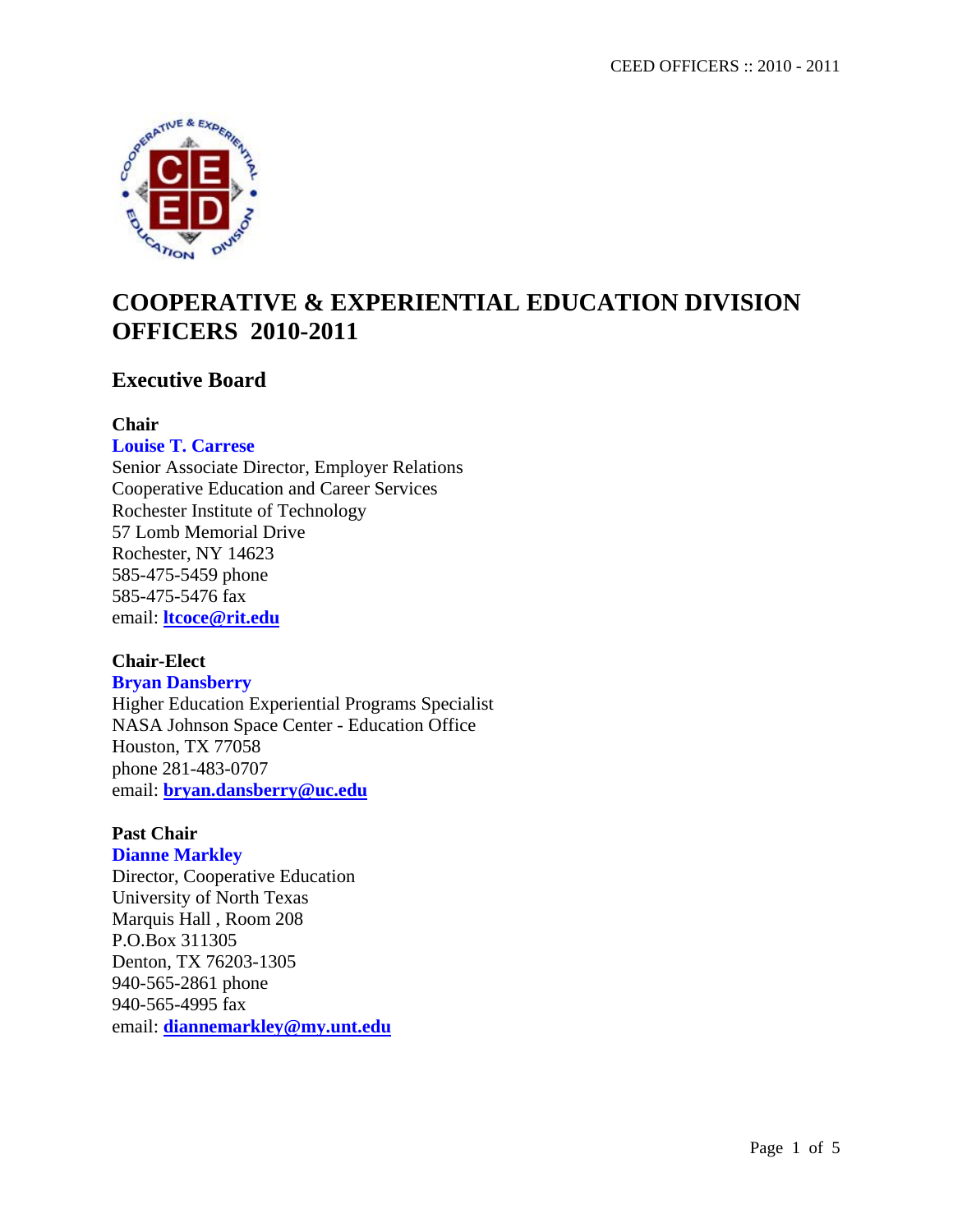#### **Secretary Ilka M. Balk**

Director of Engineering Co-op and International Programs College of Engineering University of Kentucky 379 Ralph G. Anderson Building Lexington, KY 40506-0503 859-257-4178 phone 859-323-3912 fax email: **[ibalk@engr.uky.edu](mailto:ibalk@engr.uky.edu)**

## **Treasurer**

**Ken Little** Assistant Director Division of Professional Practice Graduate Cooperative Education Program Georgia Institute of Technology Savant Building, Room 112 Atlanta, GA 30332-0260 404-894-1351 phone 404-385-4147 fax email: **[ken.little@dopp.gatech.edu](mailto:ken.little@dopp.gatech.edu)**

### **Industrial Representative - Cooperative Education**

#### **Michelle Hackney**

Student Programs Coordinator Southern Company 30 Ivan Allen Blvd Atlanta, GA 3030 404-506-0464 phone 404-506-04554 fax email: [lmhackne@southernco.com](mailto:LMHackne@southernco.com)

#### **Industrial Representative - Experiential Education**

**Reginald McGregor** Manager, Engineering Employee Development Rolls-Royce Corporation PO Box 420 Speed Code T-3 Indianapolis, IN 46206-0420 317-230-5484 phone 317-230-3691 fax email: **[reginald.mcgregor@rolls-royce.com](mailto:reginald.mcgregor@rolls-royce.com)**

### **Academic Representative - Cooperative Education Vacant**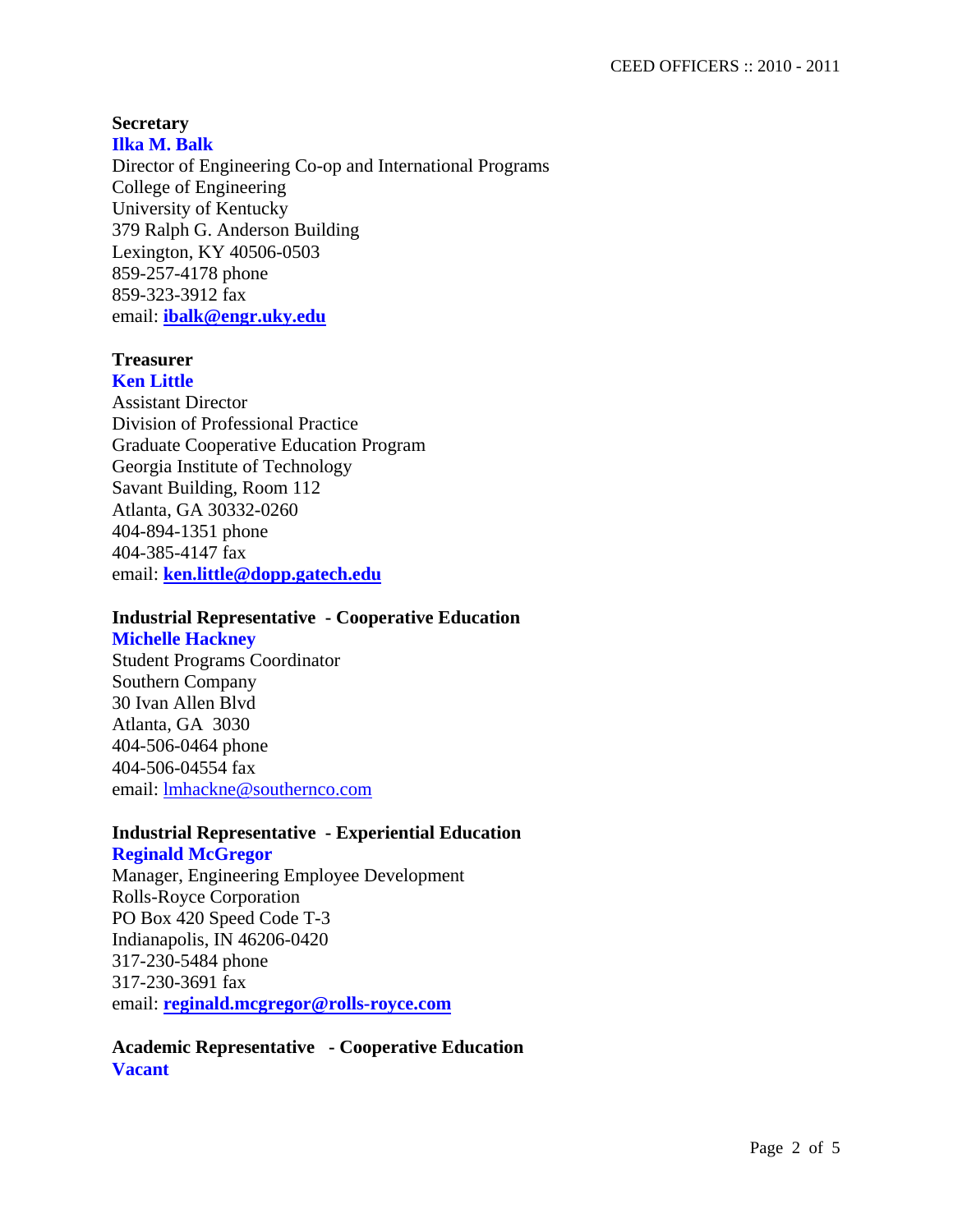### **Academic Representative - Experiential Education**

#### **Paul D. Plotkowski, PhD.**

Professor, School of Engineering Grand Valley State University 310 West Fulton, Suite 617 Grand Rapids, MI 49504 616-331-6750 phone 616-331-7215 Fax email: **[plotkowp@gvsu.edu](mailto:plotkowp@gvsu.edu)**

### **Archivist (February 2010-January 2013)**

#### **Patricia Bazrod**

Director, Graduate Cooperative Education & Undergraduate Professional Internships Division of Professional Practice Georgia Institute of Technology Atlanta, GA 30332-0260 404-894-3320 phone 404-894-7308 fax email: **[patricia.bazrod@dopp.gatech.edu](mailto:patricia.bazrod@dopp.gatech.edu)**

### **Division Editor**

#### **Craig Gunn**

Michigan State University 2443 Engineering Building East Lansing, MI 48824-1226 517-355-5160 phone 517-353-1750 fax email: **[gunn@egr.msu.edu](mailto:gunn@egr.msu.edu)**

### **Committee Chairs (Ex-Officio Members of the Board)**

#### **Awards**

#### **Brenda J. LeMaster**

Professor Division of Professional Practice University of Cincinnati PO Box 210115 Cincinnati, Ohio 45221-0115 (513) 556-4632 phone (513) 556-5061 fax e-mail: [brenda.lemaster@uc.edu](mailto:brenda.lemaster@uc.edu) Web: [www.uc.edu/propractice](http://www.uc.edu/propractice)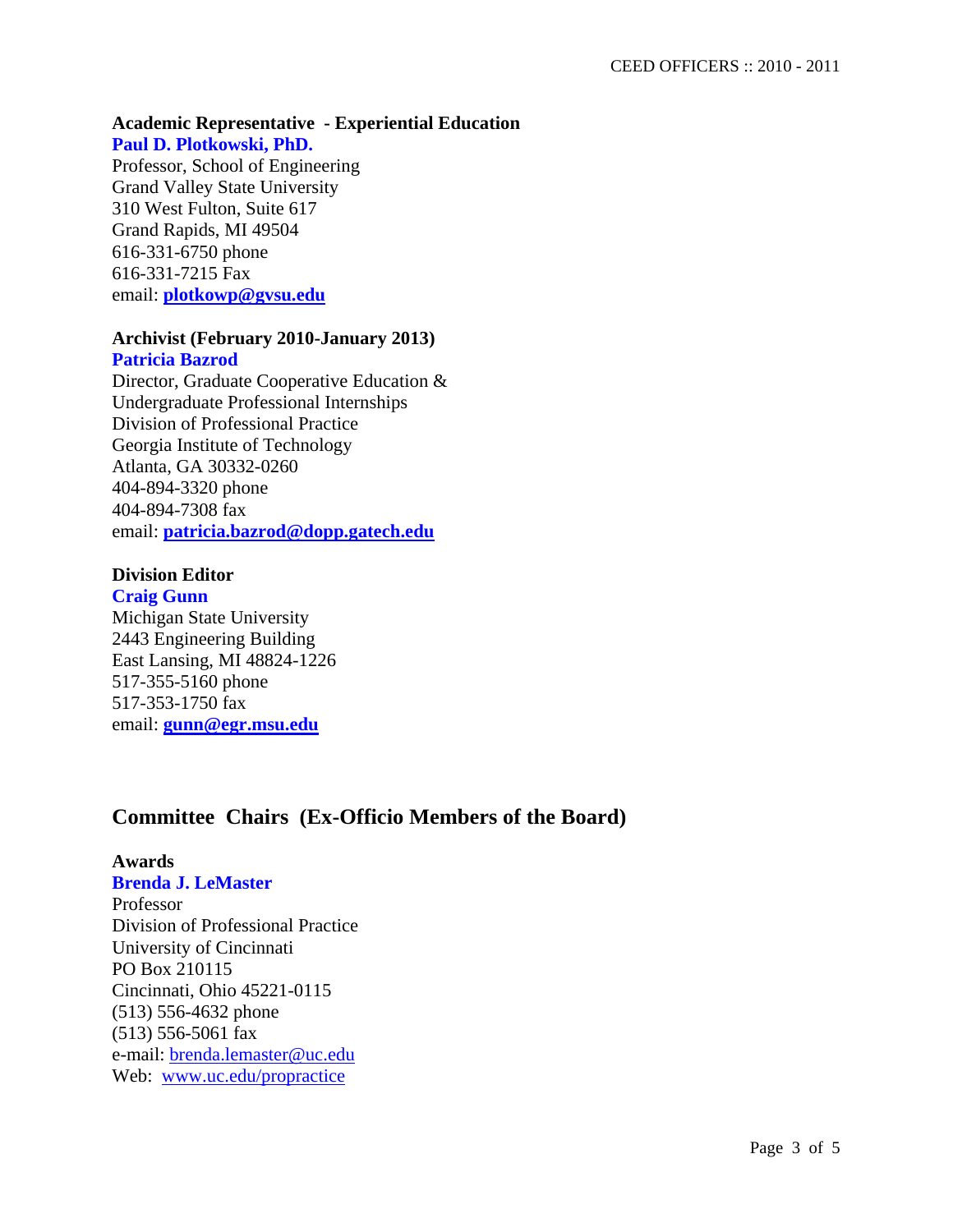#### **Program Chair CIEC 2011 Gayle Elliott**

University of Cincinnati PO Box 210115 Cincinnati, OH 45221-0115 Phone: (513) 556-4632 e-mail: **[gayle.elliott@uc.edu](mailto:gayle.elliott@uc.edu)**

### **Communications/Publications**

#### **Deanna R. Dunn**

Co-op Coordinator The University of Akron ASEC-203 Akron, OH 44325 Phone: (330) 972-7849 Fax: (330) 972-5266 e-mail: **[ddunn@uakron.edu](mailto:ddunn@uakron.edu)**

### **Co-op Hall of Honor Representative**

### **Harold Simmons**

**Director** Cooperative Education Program Division of Professional Practice Georgia Institute of Technology Atlanta, GA 30332-0260 Phone: 404-894-3320 Fax: 404-894-7308 Email: [harold.simmons@dopp.gatech.edu](mailto:harold.simmons@dopp.gatech.edu) Website: [http://www.profpractice.gatech.edu](http://www.profpractice.gatech.edu/)

### **Membership and ASEE 2010 Program Chair**

**Maureen Barcic Director** Cooperative Education University of Pittsburgh School of Engineering B-80 Benedum Hall Pittsburgh, PA 15261 (412) 624-9882 FAX (412) 624-2827 e-mail: **barcic@engr.pitt.edu**